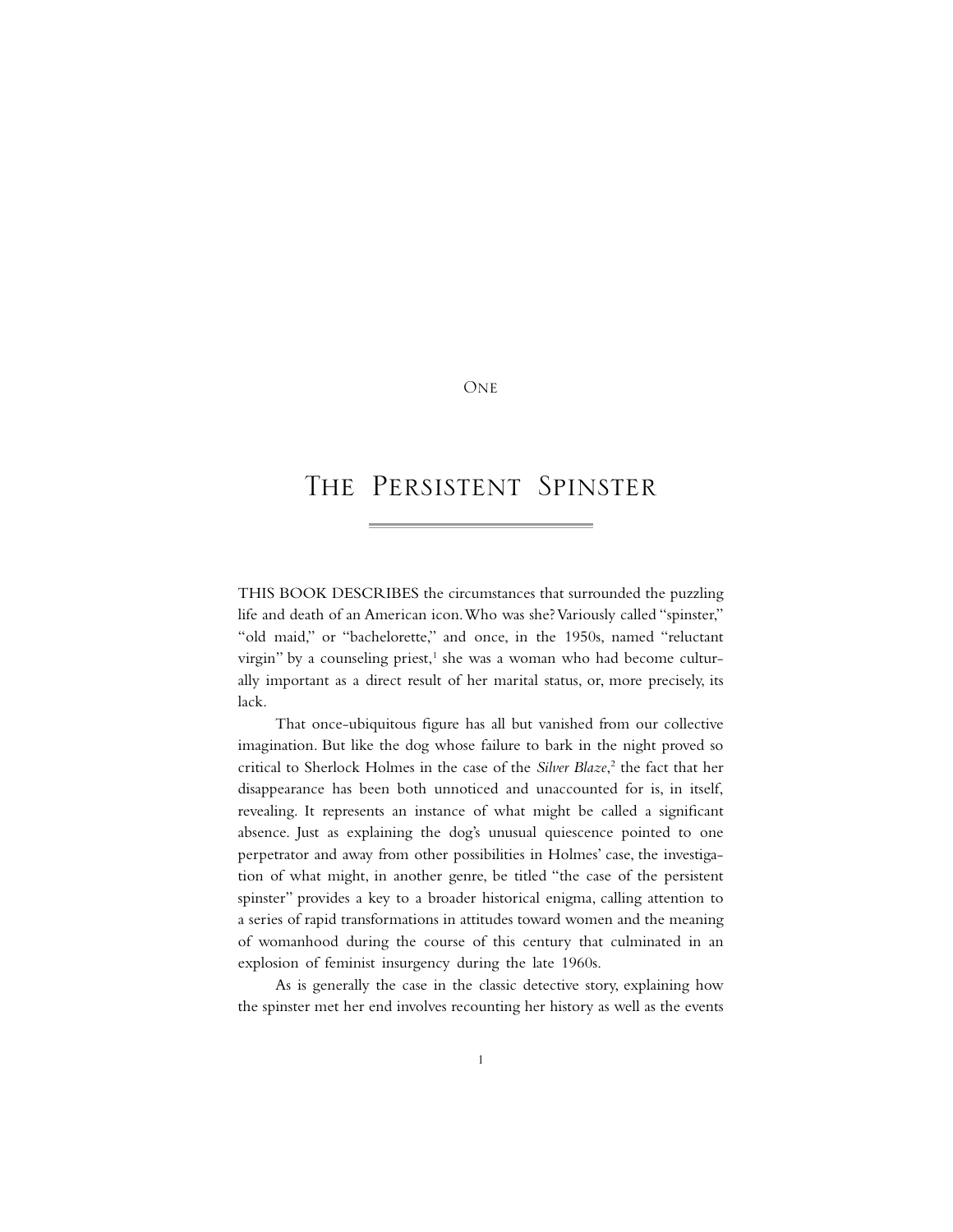leading up to her disappearance. Therefore, in the following pages I reveal the fruits of my investigation into the life and times of this interesting character. That story, like other fictional tales, details the elements of the protagonist's character and the circumstances involved in her demise, accounting for the details of both her victories and her defeats over the course of the last hundred years or so.

But there is more. The spinster is akin to the protagonists dreamed up by mystery writers in another way as well. She never actually walked the earth. Despite that circumstance, however, she wielded considerable influence over the lives of very real people. For that very reason, the reconstruction of the spinster's story—the consistencies and alterations in her appearance, the utterances of her friends and enemies, the threats she was reputed to present to established interests, and the forces that occasioned her unremarked, if somewhat belated, exit from the scene—is valuable as much for the insights it offers into twentieth-century debates about women in general as for its revelations about women who remained unmarried.

Spinster portraiture was accomplished by the efforts of several generations of rebels as well as traditionalists; inscribed and tested through the agency of the mass media; and codified and revised according to audience reactions. In consequence, the subject's lineaments were always in flux, altering alongside transformations in the surrounding cultural landscape. Despite the changes in iconography, however, the never-marrying woman occupied a prominent cultural niche, and her longevity as a subject of popular attention reflects a continuing preoccupation with the model. In the chapters that follow, I look at the reasons for the continuing appeal of spinster imagery and argue that the revision and eventual disappearance of this iconographic figure was connected to a larger set of transformations in twentieth-century myths and concerns.

My interest in the cultural history of women who remained single had its genesis in an earlier project—an analysis of the organizational connections of several groups of nineteenth-century women reformers. As I looked at the career patterns of a group of notable New York women activists of the period, I found that fewer than three-quarters of their number had ever married.3 I also discovered, in looking at both comments of the time and histories of the period, that the accomplishments of the spinsters among that group had been at least partially contingent on freedom from marital entanglement. Yet, thinking about these celebrities of the early part of the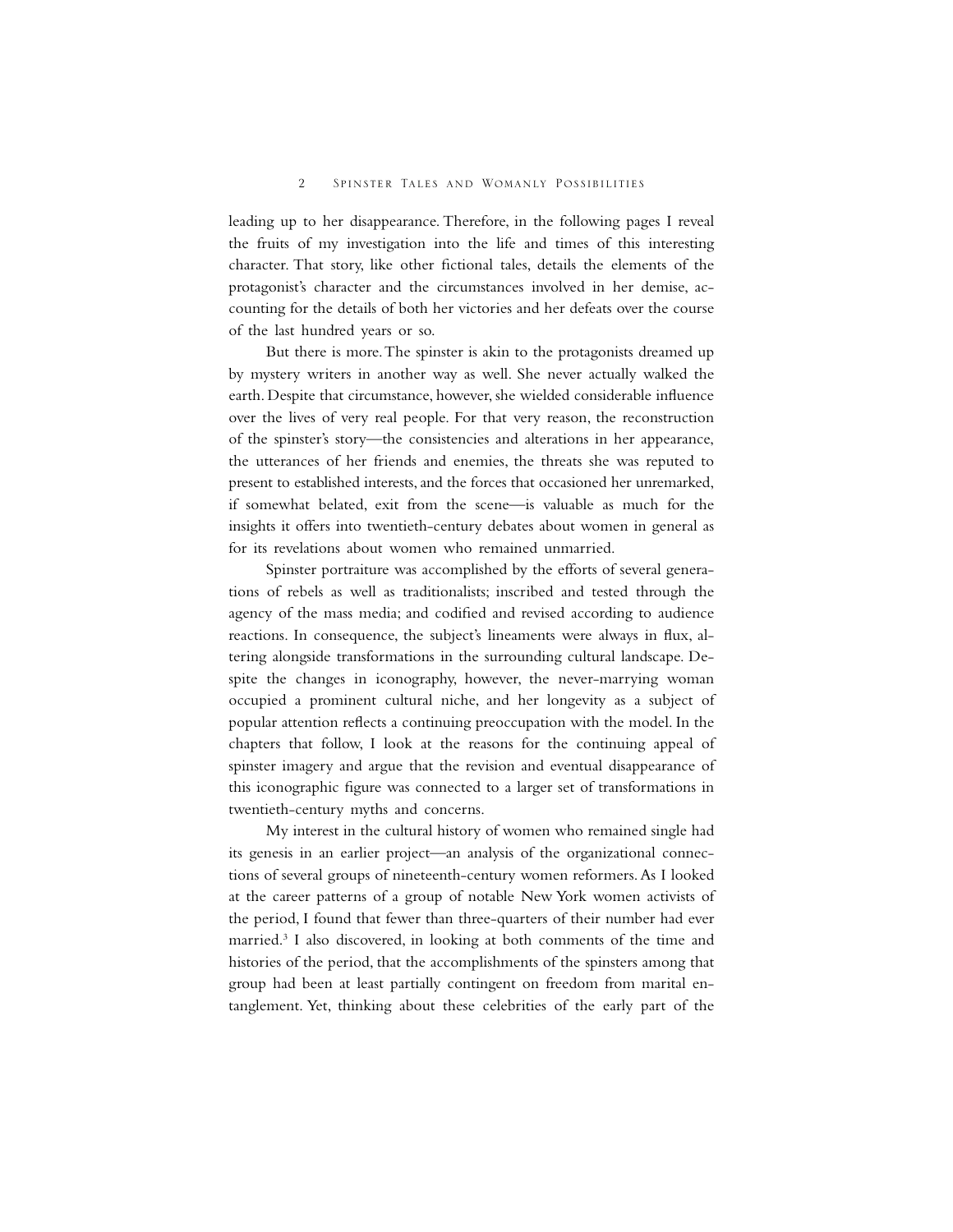century, I realized that, at least in childhood, my own attitude toward unmarried professional women had been far less than admiring. Born in 1940, just before the United States entered the war against the Axis powers, I came of age in a period noted for its celebration of domestic life. Perhaps in consequence, I remember pitying unmarried women for what I believed they lacked, rather than admiring them for what they might have achieved. I not only looked askance at women who stayed single; I feared the prospect of becoming one of their number. My apprehensions, as I remember them now, centered on what I was told and came to imagine as the deficiencies of that state and what I read into their lives and personalities. Some of the teachers in my elementary school and one of my aunts were spinsters. My schoolmates and I thought of those women in terms of their inadequacies, abnormalities, and peculiarities; we never even contemplated the possibility that they might be regarded as successful. Their accomplishments were invisible; their limitations obvious, at least to us. As to my aunt, her story, framed by her as a kind of Victorian tragedy and by my mother (in Freudian terms) as a neurotic flight from femininity, emphasized personal abnormality. Although she had attracted several suitors and even a proposal or two, she was described as either too sensitive to marry (her account) or unable to contemplate a "normal" relationship with a man (my mother's version). She had become a librarian, which all parties agreed was undoubtedly a consequence, rather than a cause, of these propensities.

I was hardly alone in holding these attitudes. Historian Linda Gordon, for example, has said that "nearly every woman" of the postwar generation felt the "terror of being a spinster."4 Nancy Peterson, author of a book on single women, describes similarly negative attitudes among her circle of college friends in the early 1960s:

We thought we knew what the alternative to marriage was. We thought we saw it in the familiar yet threatening facade of spinsterhood, exemplified in the glimpses we had of the lives of our unmarried college instructors, whom we often admired personally and certainly respected professionally, but whose dinner invitations to gracious but modest apartments, whose trips to professional conferences here and there, whose summer vacations spent in the Rockies with each other or with aged relatives only projected an image which chilled us.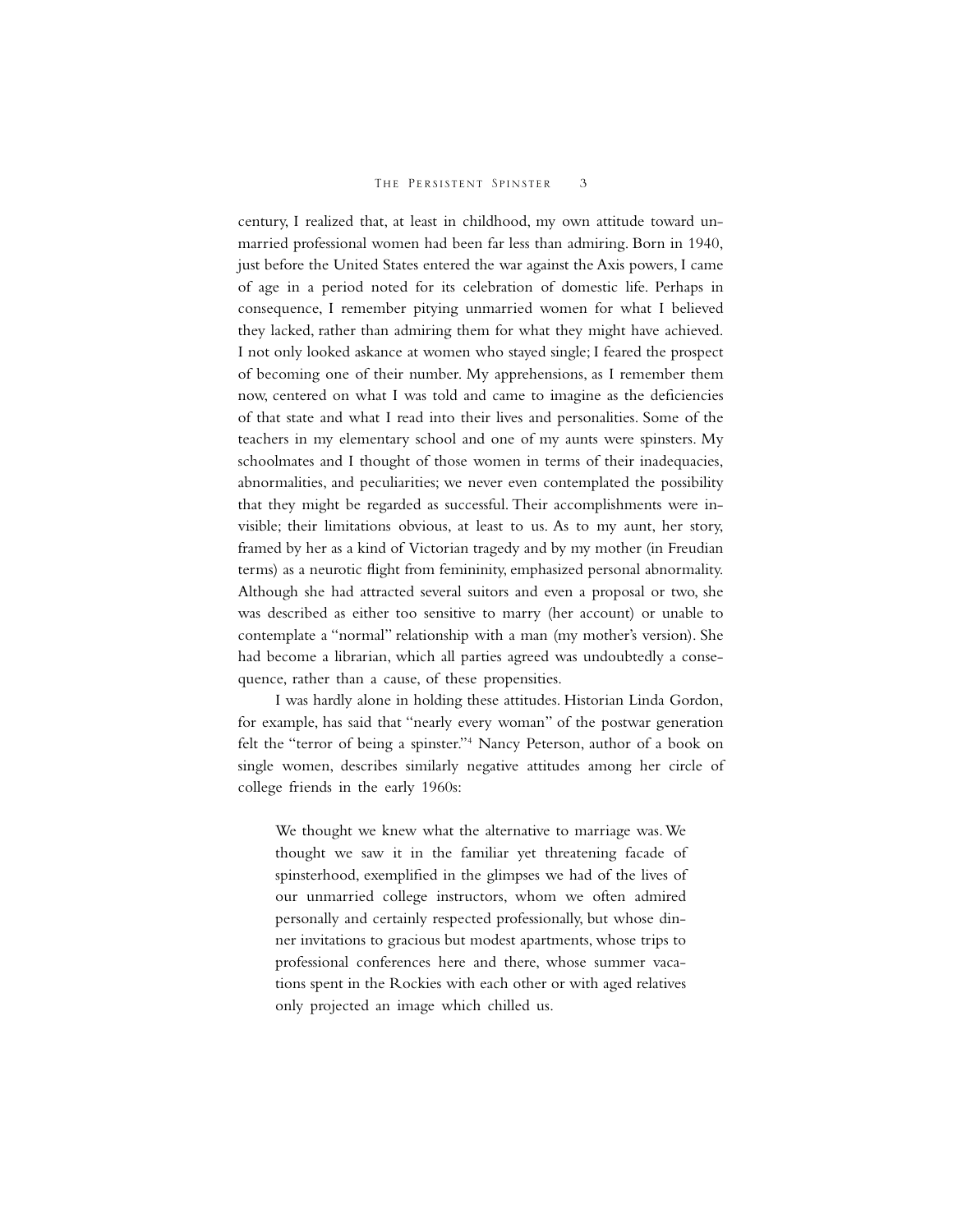Peterson's memory of her single women teachers in grade school was far less affectionate. After detailing some of their notable eccentricities, she concluded, "No, we knew what staying single meant, and we didn't want any part of it."5

I certainly viewed that estate as a consequence of and precursor to personal and psychological disaster. I thus avoided all choices that might lead to such a fate. In my mind that included: attending a woman's college, giving up opportunities to meet men by studying too assiduously, pursing a demanding career such as medicine, or entering a profession with a reputation for giving shelter to large numbers of unmarried women, such as librarianship. Keeping one's intellectual and professional reach from imperiling one's marital prospects was not, however, enough. Until I learned differently, I felt impelled to emulate, however amateurishly, the kind of femininity that I believed made marriage possible.

Those constructions from my childhood resonated very poorly with what I learned in the course of my research. Contemporaries certainly did not regard the women I had been studying as failures. Far from it, women such as organizer Susan B. Anthony, settlement house founder Lillian Wald, and poet Alice Cary had been celebrities in their own time. That led me to wonder about the causes and consequences of the changing imagery of spinsterhood. At the same time I also realized, with some surprise, just how rare present-day invocations of spinsterhood had become. While some actual spinsters may still exist, they no longer occupy significant cultural space in the United States. So, even though an occasional old maid turns up in those somewhat mannered, and one suspects self-consciously anachronistic, fictions, such as the repressed and timid secretary who figures tangentially in the plot of P. D. James's *Innocence House*, they are not consequential. And although there has been an attempt in the radical lesbian community to reclaim the spinster as a heroic figure, that can be accomplished only by ignoring one of the features that once defined her—her habitual sexual abstinence.<sup>6</sup>

Yet the spinster has little relevance or significance for young people nowadays. The figure that variously inspired, amused, and haunted audiences in the past has become both improbable and unbelievable in the eyes of the current generation. I came to appreciate this fact shortly after I began work on this book when I asked some of my students in an American Studies class to try to decode the rhetorical aims of a group of turn-of-the-century autobiographical statements. The group reporting on Anna Howard Shaw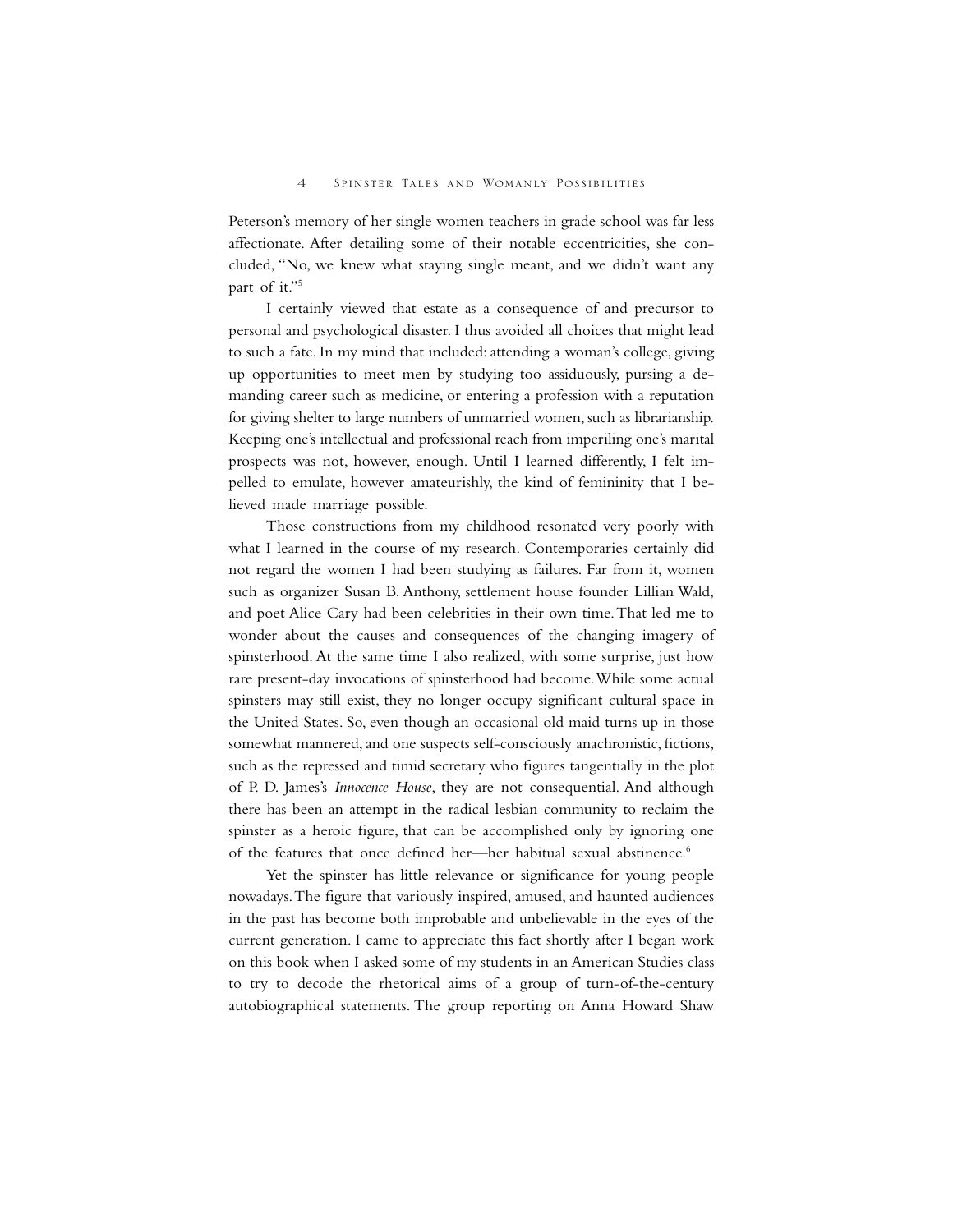(the first woman minister ordained by the Methodist Protestant Church, a noted lecturer, and a prime mover in the struggle for women's suffrage)<sup>7</sup> said, without any hesitancy, that Shaw wanted to make clear she was a lesbian. When I asked them how they arrived at that conclusion, they said it was obvious because she never mentioned any heterosexual relationships and never married. I pointed out that that the reading included no material that even hinted at a homosexual orientation; Shaw made no mention of any romantic friendships with other women in the portion of the autobiography they were discussing. Instead, in these chapters, Shaw stressed her strong will, desire for independence, and early assumption of responsibility. Therefore, I suggested, rather than signaling an erotic preference for women, she might have wanted to explain why she never married and, I added, she might have been celibate. The students reacted dubiously to such a possibility even when I reminded them of the still-current requirement of Catholic nuns. They agreed it was possible that someone might *try* to abstain from erotic activity, but they had questions about the capacity of "normal" women to endure continuing sexual abstinence.

My sense that there has been a dramatic change in sexual sensibilities was reinforced by a discussion that I had with one of my cousins about my own ninety-year-old maiden aunt. In the course of that conversation, I said that, given my present interests, I would dearly love to ask my aunt about her sex life. But, I added, I could not bring myself to do so because the assumption that she had none was so much a part of our relationship that I could not even begin to interrogate her about erotic inclinations. Overhearing this conversation, my cousin's sixteen-year-old daughter reacted with vociferous disbelief to the very possibility that any woman might live a whole lifetime and yet be sexually inexperienced.

I recounted my young cousin's comments shortly afterward to a slightly younger colleague (for some reason now lost to me) and he, in turn, told me of his own shocked reaction to the discovery that an unmarried aunt who, he said, "I just assumed was sexually inactive"—had actually had a long-term affair with a married man. This countertale suggested that while both of us had accepted a link between remaining single and sexual inactivity, members of a younger generation see no such likelihood. Young women of my past may have recoiled from what was assumed to be a specter of lifelong sexual abstinence; today they reject the very possibility of its existence.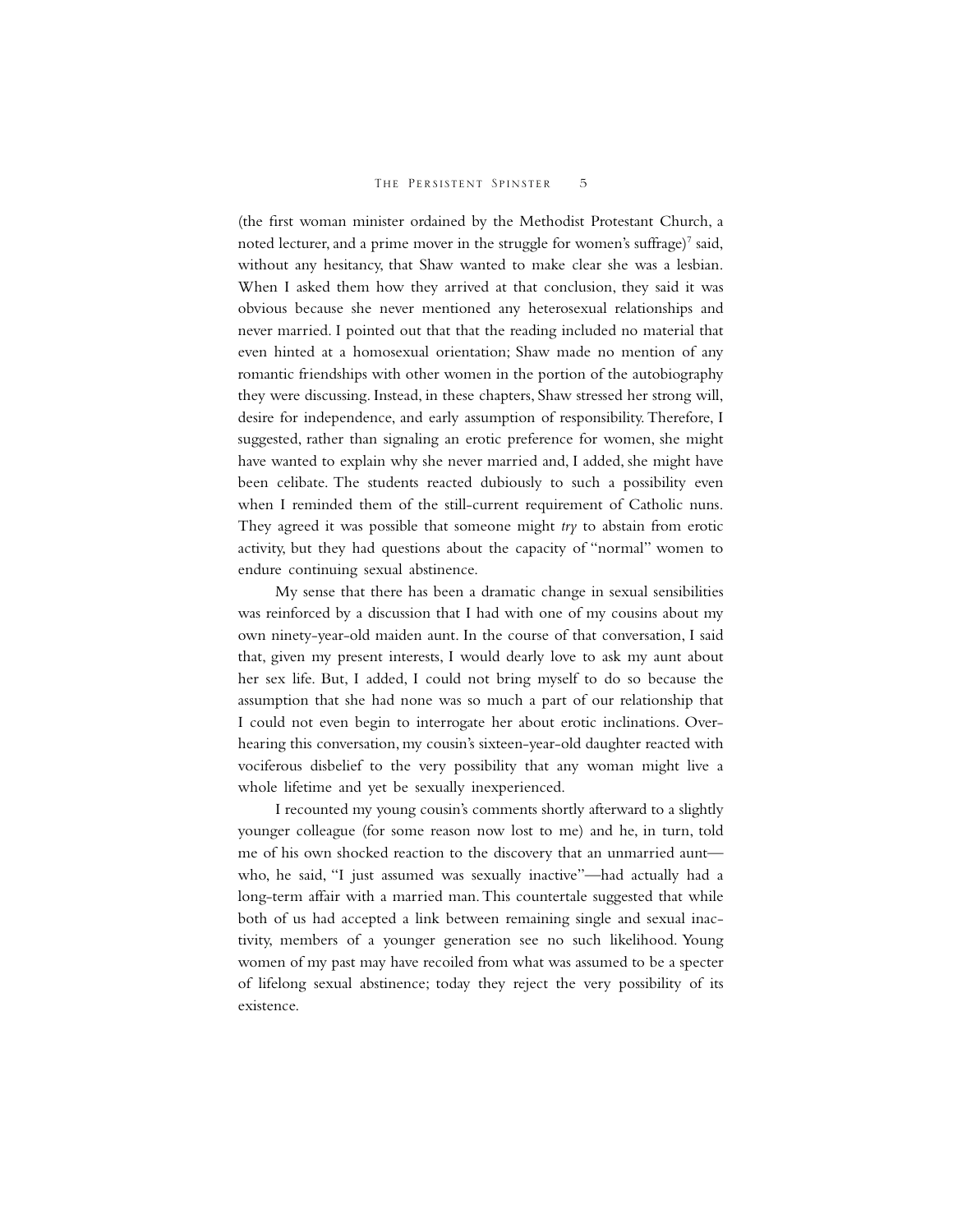After these encounters, I came to appreciate how culturally irrelevant the idea of spinsterhood has become. At the same time, I began to suspect that—given the dramatic changes women have effected in recent years—this instance of cultural amnesia, losing the memory of a formerly significant feature of social life, must reflect a deep shift in meaning.8 And, as I pursued the question, I concluded that most traces of the once-powerful representations of single women have been so thoroughly effaced that no one seems to have even noted when or why they vanished. The never-marrying celibate has been so completely erased from popular representation that even the terminology that once identified her has either disappeared or lost its symbolic impact.

If her former importance, as I contend in this book, is to be viewed as one element in a triangulated set of feminine archetypes (mother, whore, and asexual celibate), the spinster's disappearance signals underlying shifts in the meaning assigned the icon. The emergence of new ideas about women in relation to family, sexuality, and work have produced new mythologies and stereotypes to support those views. Therefore, while real women sometimes appear in this narrative, it is their fictionalized rather than their actual selves that are germane to the story I have to tell.

The spinster is hardly unique in the annals of our cultural history. Other women (and men, as well) have occupied similarly significant positions. Pocahontas and Cinderella, for example, are perennial favorites among purveyors of popular culture and one could easily compile a whole catalogue of cultural types, including the "mammy" and the "stepmother," that have been used as stock characters to round out the plots and fill the gaps in cultural productions. Neither, as Robert Tilton persuasively argued in his book about the changing portrayal of Pocahontas over the past three centuries, are the representations of such figures constant. The almost mythic individuals that come to inhabit a culture's imagination across successive generations, or what has been called the "longue duree," are recurrent precisely because they "express multiple and at times contradictory agendas."9

Cultural icons are like the standardized representations of religious figures that were prominent in medieval times, conventionally rendered representations of stock images. They are not just cultural incidentals; rather, they provide what social theoretician Erving Goffman called "frames," those "schemata of interpretation" that enable individuals to define, categorize, and explain experience. By "rendering what would otherwise be a mean-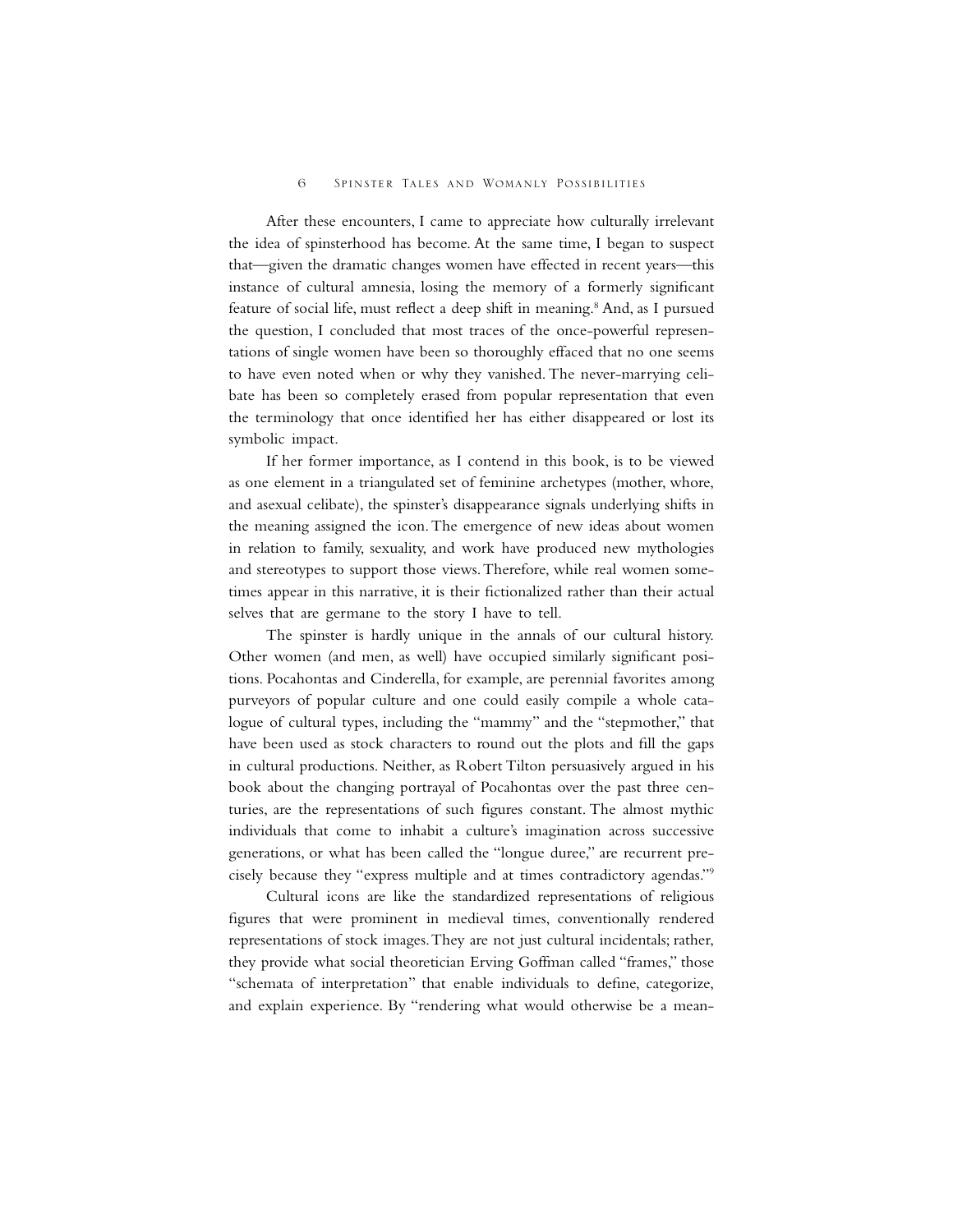ingless aspect of the scene into something that is meaningful," they function as templates for determining "what is going on here," for "making sense," and for "organizing experience."<sup>10</sup> Like other cultural reference points such as standard metaphors and stereotypes, they are frequently employed because their lineaments are understood to be well defined. They are, as historian Alan Trachtenberg cogently observed, "of prime historical interest" because, as "vehicles of self-knowledge" and "concepts upon which people act," they are "forces in their own right." Along with material and political factors, they affect both perceptions and behavior.<sup>11</sup>

However, as with the ever-popular but dramatically changing vampire chronicled by Nina Auerbach in *Our Vampires Ourselves*, both fictional and fictionalized icons also mirror changes in the society that produces them and, consequently, their representational elements are likely to change dramatically over time. Conversely, when the larger-than-life personages, such as the raccoon-skin-hatted Davy Crockett, can no longer be reshaped in accordance with the ideological requirements of the time, they become expendable. Cultural icons are jettisoned only when they can no longer be redesigned and reclothed in conformity with contemporary needs, preoccupations, and tastes.

Of course, there were flesh and blood women who were called spinsters and who thought of themselves in those terms, but I think that embodiment was not, perhaps, of as much historical moment as the existence of the idea. It was the cultural inscriptions that defined the female bachelor; the fantasized nature of such a person, more than the actual behavior of any real persons had direct consequences for women's life chances. In the discussion that follows, I will concentrate on the changing perceptions of spinsterhood—the factors that facilitated the transformation of spinsters into exemplars of female accomplishment, the circumstances in which they came to lose that role, and the consequences of that transition.

For these reasons, the best place to search for the causes of the initial rise, the complex evolution, and the eventual banishment of positive images of spinsters from popular imagination is in the realms they inhabited—the magazines, books, and movies that propagated those images.

In the United States, definitions and disputes about what it means to be a woman and how to be a woman have been inscribed in, conveyed through, and countered in the mass media for at least a century. Therefore, in my search for clues as to the reasons for the spinster's prominence and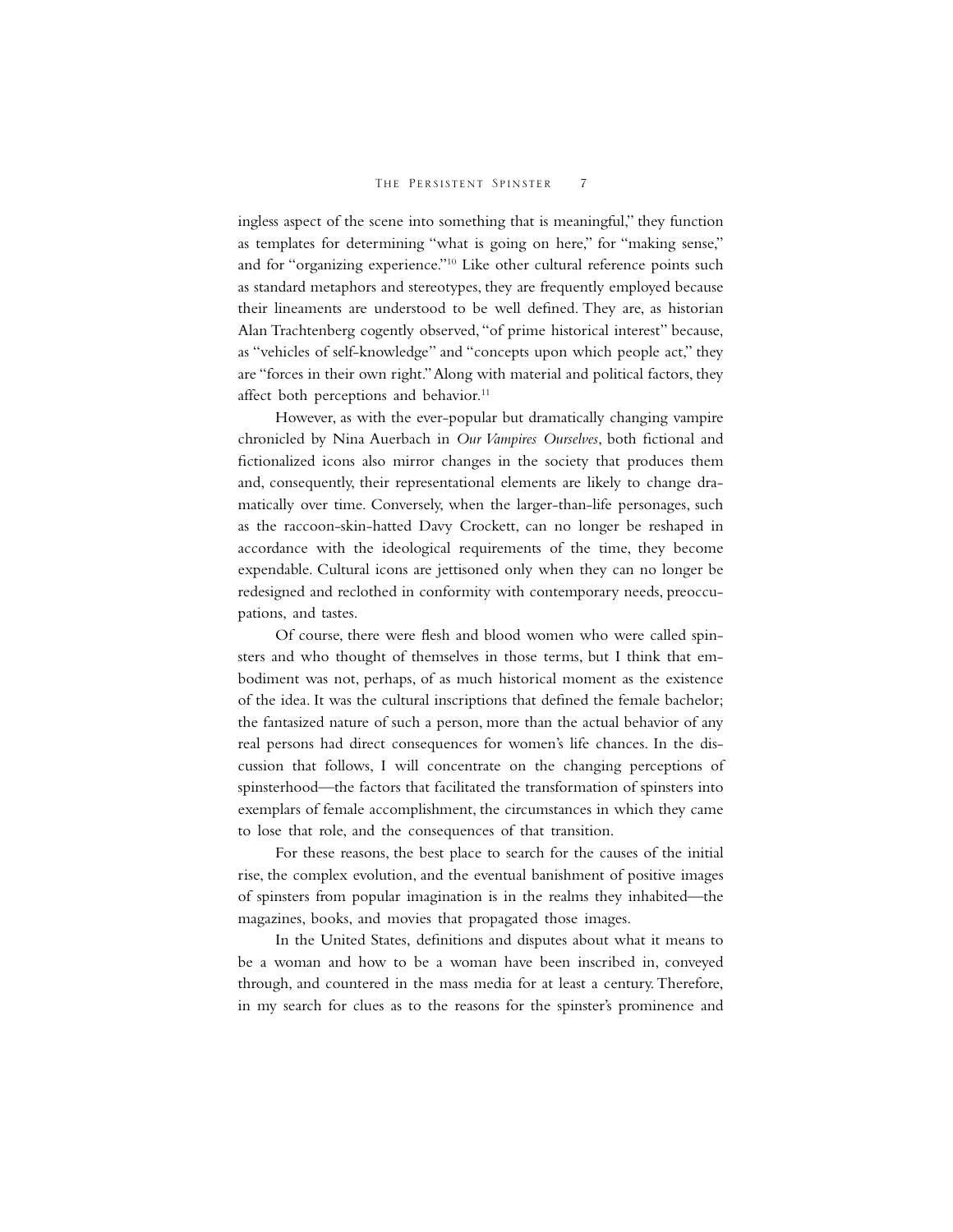the occasion of her demise, I looked for the old maid's most public face in media that had achieved widespread distribution. In particular, I looked at three kinds of material: the *Ladies' Home Journal*, a magazine that began publication in December 1883 and was the most widely read of the women's magazines for some decades;<sup>12</sup> mass-market books that aimed at explicating the psychology of women; and high-grossing movies made in the United States after 1930.

These sources, all of which successfully targeted mass audiences, constituted central forums for the popular representation of and discussion of gender issues. The *Ladies' Home Journal*, one of the earliest, most successful, and longest-lived of the women's magazines, provides an abundance of images of spinsterhood through the 1930s. In the 1920s and 1930s, the doctrines of the emerging psychological establishment facilitated the development of a new set of understandings of spinsterhood, promulgating a sexual understanding of that condition. In the following decade, Hollywood films, the preeminent media from the Depression onward, presented increasingly negative depictions of spinsters even though higher and higher proportions of women were marrying and doing so at a younger age. Taken together, these sources document an intriguing trajectory of concerns about women.

The *Ladies' Home Journal* is a rich vein of information about mainstream views on women for the years between 1884 (when its second issue appeared) and the beginning of World War I. Both its content and its pronouncements were of some consequence to the public; by century's end it had become one of the most influential of the publications designed to reach women. Describing the early trajectory of the magazine in her book, *Magazines for the Millions*, Helen Damon-Moore notes that even though an audience for women's magazines was already well established, the *Journal's* publisher broke new ground in the mass-circulation market. He used paid advertisements to subsidize the price of the magazine, offering premiums for new subscriptions and included an attractive compilation of short stories, features, and domestic departments. In consequence, its circulation reached 25,000 at the end of one year, doubled during the next six months, and reached 400,000 in 1886.13

The materials produced by "experts" in the fields of sexology and psychoanalysis and disseminated in the popular press also proved of some value in this inquiry. After World War I, popularized versions of psychoanalytic theory reached a wide public not only through best-selling books such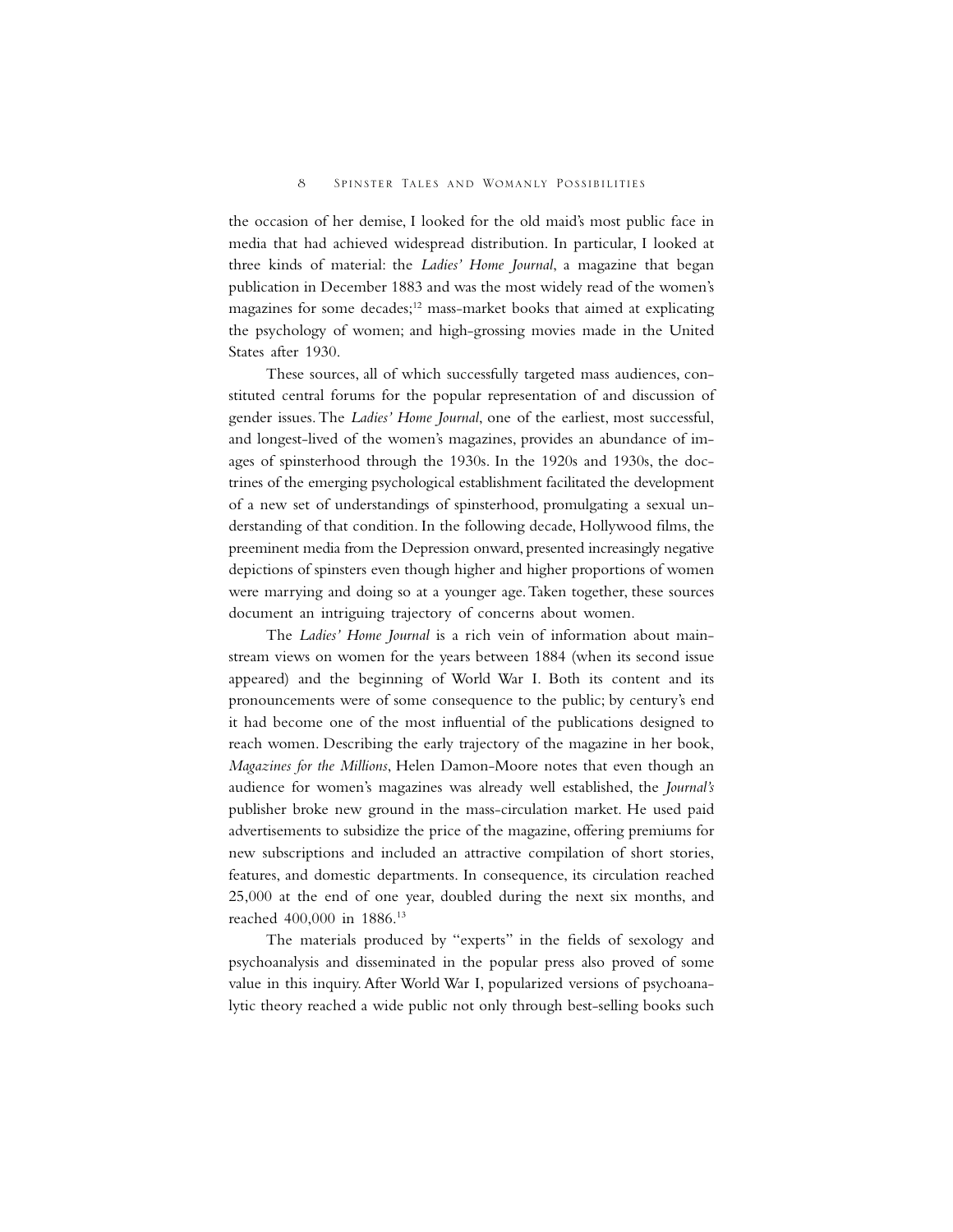as Farnham and Lundberg's *Modern Woman*14 or Van de Velde's *Ideal Marriage*, 15 but also through school texts and countless numbers of magazine and newspaper articles.

Finally, to complete the trajectory of images, I consider the presentations of spinsterhood in movies, especially in those films made after the rise of the studio system and the development of a national distribution system in the 1930s. A number of spinsters appeared in Hollywood films in this period and, almost inevitably, the movie plot explored both the causes and the consequences of their single status. Those tales, which integrated and reflected on the pronouncements of psychologists and psychoanalysts, are significant for their discussions about gender and the cultural construction of "normal femininity."

The clues both to the spinster's persistence and eventual disappearance linger in popular culture, which is both vehicle and medium of standardized imagery. In the twentieth century the apparatus of mass culture has become a center for popular representations. As such it contains what one sociologist described as the "texts that mediate [people's] . . . sense of themselves and their social world[,]" and therefore investigation of such texts allows for "analysis of the arrangements through which a social order is reconstituted."16

I am not suggesting that consumers of mass culture such as magazine readers or moviegoers were or are cultural dopes, nor do I think that the mere presentation of gender prescriptions in magazines and movies is sufficient to produce emulative behavior. Rather, I would argue, the standardized representations of women in popular culture, whether authoritative or mundane, both affected and reflected views on the character and nature of womanhood. As literary critic Jen Ang said, the pleasure taken in the fictions produced in mass media does not necessarily "imply that we are also bound to take up their positions and solutions in our relations to our loved ones and friends, our work, our political ideals, and so on."17 "Texts," as opposed to "scripts"—cultural products that succeed in the mass market—"mediate" practice.18 In this way popular culture both accepts dominant assumptions and struggles over their meaning. It is possible then to locate not only dominant ideas (as opposed to practices) but also areas of general cultural uneasiness in widely disseminated and consumed cultural products. This is certainly the case for the spinster.

Although the term "spinster" has a long pedigree, spinsters did not come to play an important role in the public imagination until the eighteenth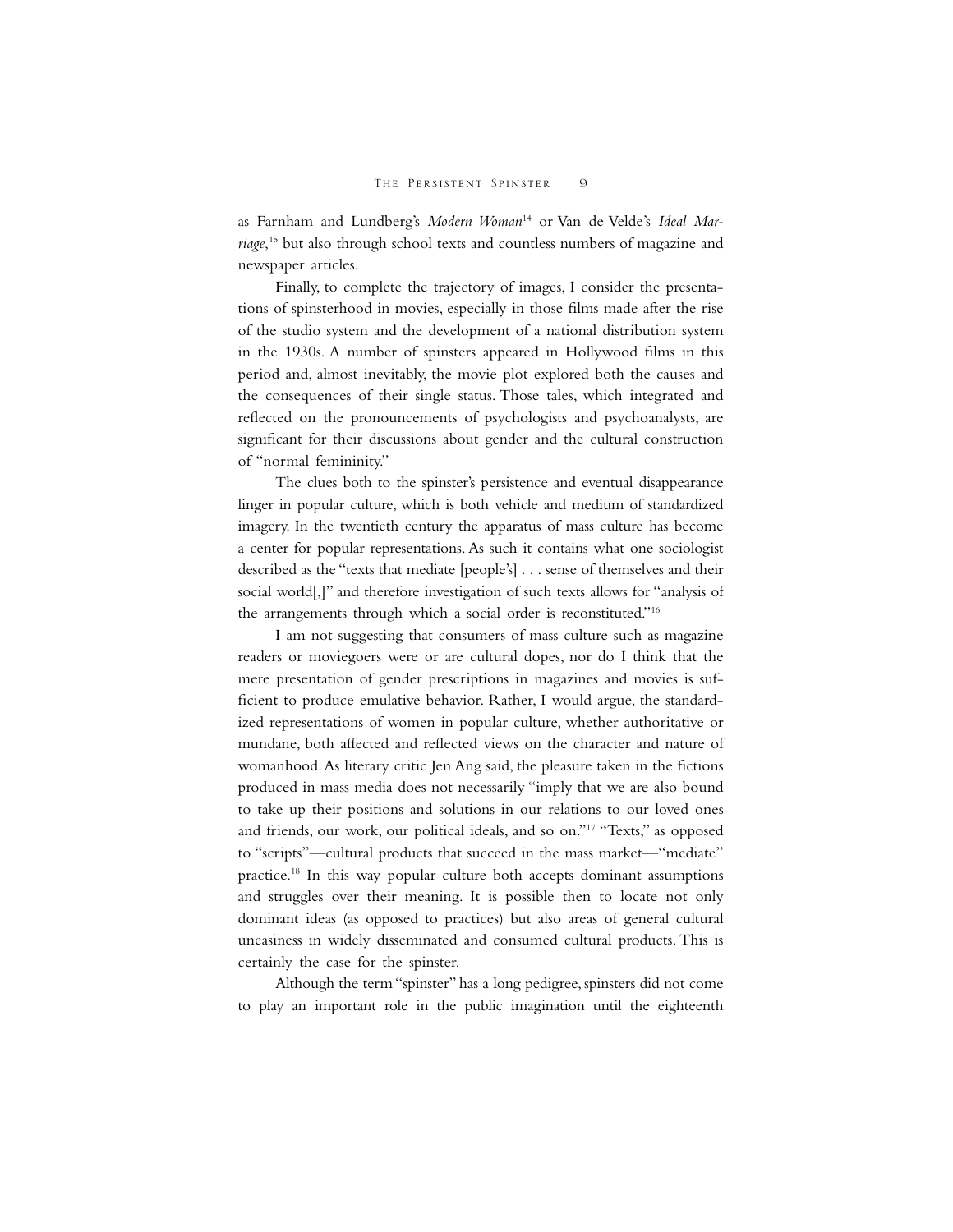century. According to the *Oxford English Dictionary* (*OED)*, it literally means a person who spins, probably reflecting a task that once belonged to unmarried women.<sup>19</sup> By the seventeenth century, however, the term had become "the proper legal designation" for women "still unmarried," no matter what their age or eventual marital intentions. Thus, one commonly finds the formula, "a spinster of this parish," in funeral as well as wedding announcements of old.

It was not until the eighteenth century that the term "spinster" became synonymous with the equally ancient, but considerably less-neutral appellation, "old maid." The "old maid" was not only an "unmarried" woman, but also one "beyond the usual age for marriage," and the term, the authoritative *OED* makes clear, was used in such a way as to connote the sometimes foolish "habits characteristic of such a condition."<sup>20</sup> Such aged maidens were, in fact, common figures in fiction produced for the American literary market, and they came in for a fair amount of derision. It is not my purpose to speculate on the reasons for such ridicule, but it might have stemmed from the conjunction of the two words "old" and "maid," calling up simultaneous images of the "trappings and infirmities" of advanced age and the presumably innocent status of maidenhood and its employments.

In any case, thereafter spinsters seem to have acted as defining images for gender construction for a substantial period of time. Most notably, for a century after the Civil War, the "old maid" figured for each generation as the embodiment of the woman who was "not" married but still respectable and, in that context, as an alternative form of womanhood. This positioning was not, of course, limited to the United States. In her history of single women in Victorian Britain, Martha Vicinus argues that a triangle of mythic possibilities existed for women. In this period, she says, "a woman . . . was either the ideal mother/wife or a celibate spinster or a promiscuous prostitute." Such was also the case on this side of the Atlantic.<sup>21</sup>

In the United States, as in Britain, proscriptive and prescriptive constructions in the popular media identified the never-marrying woman as the modal category of "un"married propriety. Even though she had never entered the expected estate for adult women—that of marriage. In the logic of the time, she was, by definition, a "maiden"; that is, she was presumed to have remained sexually inactive and, accordingly, in possession of her maidenhead. In an age when premarital sexual activity was the sine qua non of female delinquency, celibacy was both a marker and a (presumed) conse-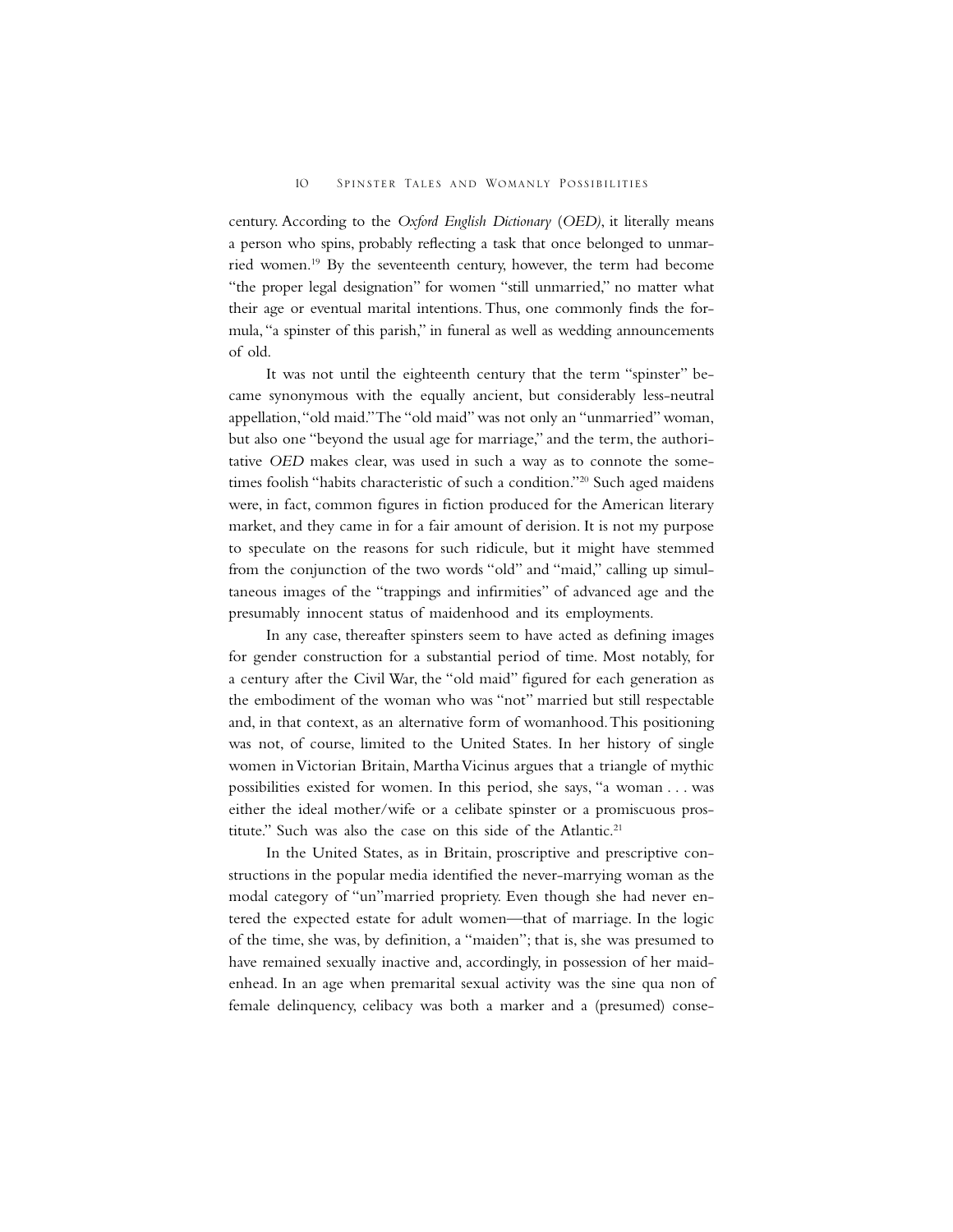quence of decency. And, if single women who were celibate were respectable, mutatus mutandi, single women who were respectable were assumed to be sexually inactive (needless to say, so long as disconfirming evidence didn't turn up).

Conversely, this understanding fed an assumption that underlay commentary from the twentieth as well as the nineteenth century, namely, that "real" spinsters were chaste and celibate and thus, by definition, that the spinster was respectable. Of course, that was a big assumption. Although we know a fair amount about the proportions of women who remained single in each generation, we know actually very little about their erotic lives.<sup>22</sup> There is a dearth of evidence about female sexual practice in the late nineteenth and early twentieth centuries, and historians who have investigated women's sexuality during this period disagree both about the character of women's desire and the nature of their erotic activities.<sup>23</sup>

It is also true that real spinsters came from a broad range of educational, geographic, ethnic, and class backgrounds and were likely quite varied in skin tones. My own aunt, for example, came from a family that was far from elite. My grandparents, Russian Jews who came to the United States in 1910 when my aunt was four years old never did much more than eke out a living, he as a peddler and she as a seamstress. Or again, Sarah and Elizabeth Delaney, the rather more successful African-American women whose best-selling 1993 autobiography, *Having Our Say: The Delaney Sisters' First One Hundred Years*, was turned into a successful play, describe themselves as preferring to remain single. Yet as the following chapters make clear, in popular iconography, the unmarried woman was almost always represented as well educated, white, and of privileged background. This rendering not only set the spinster apart from the mass; her mere appearance facilitated a set of implicit comparisons to women who were habitually designated as "inferiors." In fact, I would argue, it was precisely because the spinster was always portrayed as a woman of the "superior" sort that her one deviation from the ideal—the fact that she was unattached—came to define her as a key figure in an evolving series of debates about womanhood.

Still, the designation "spinster" had concrete as well as ideological referents. The demographic record indicates that from the time of the American Revolution until the 1920s, approximately eight of one hundred American women remained single for life. More consequentially, between the Civil War and World War I, in some regions of the United States, there were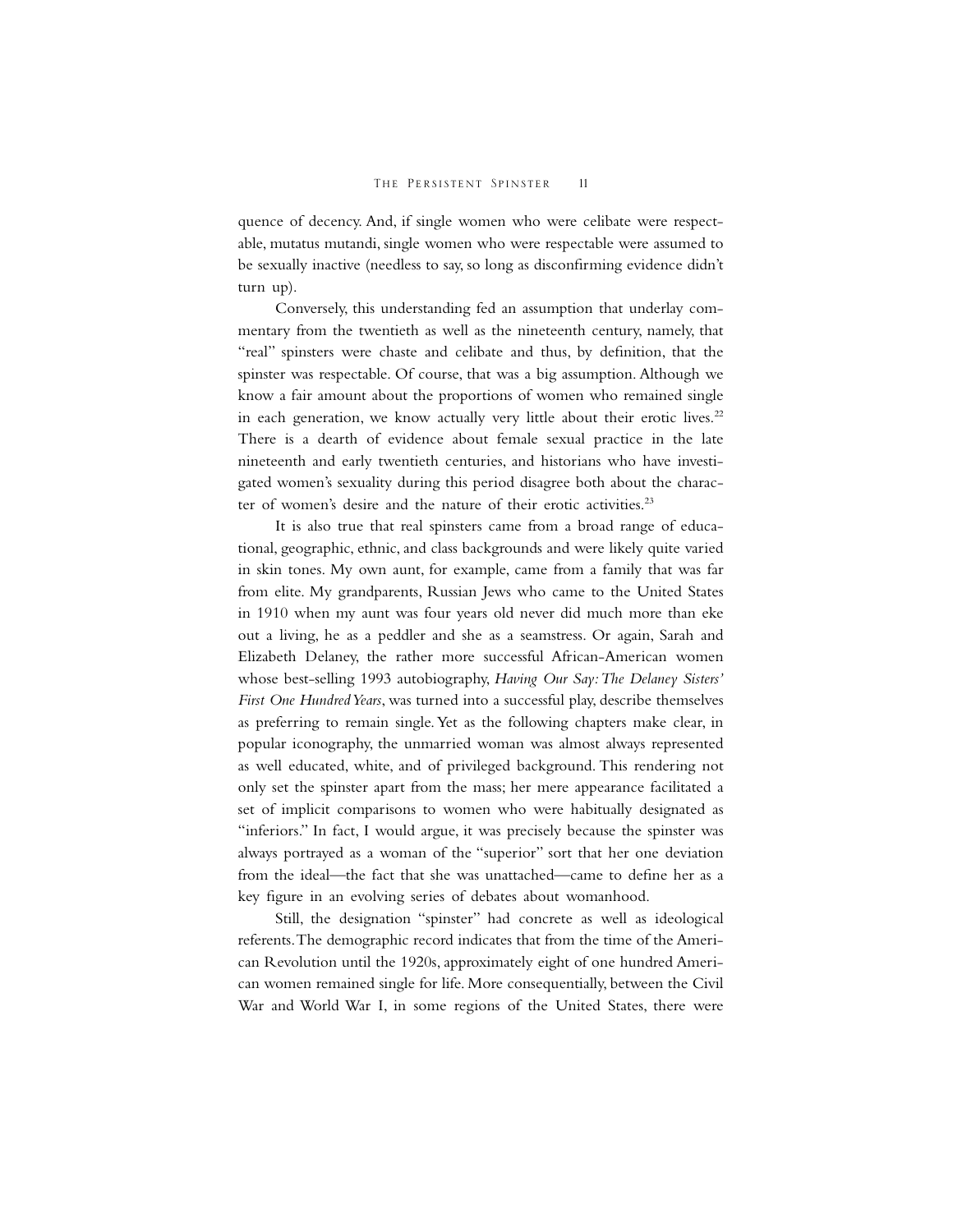especially large cohorts of women who never married.<sup>24</sup> The causal factors that sustained low marriage rates for women are not clear. However, in the latter part of the nineteenth century, there was an "excess" of marriageable women, especially in the Northeast. This sexual imbalance has been linked to a variety of factors, including high male death rates in the Civil War, the migration westward of men from unproductive farmland in the East, and a propensity toward delayed marriage among the native born.25

In addition, however, there is good evidence that some nineteenthcentury women actively chose to remain unwed, rejecting what many recognized as the burdens imposed by a lifetime commitment to a man, the concomitant risks of childbearing and the rigors of motherhood.26 Lee Chambers-Schiller argues that as women emerged as an intellectual and literary force in the first half of the nineteenth century, independence was increasingly adduced as an inherent attribute of the situation of unmarried women. In an analysis of the diaries, letters, memoirs, and other writings of a group of notable women, Chambers-Schiller found substantial evidence for the emergence of what she refers to as a "cult of single blessedness" among the generations of 1780 to 1840. Based on this evidence, she contends that in the half century after the Revolution, increasing numbers of women "upheld the single life as both a socially and personally valuable state" and, through the choice against marriage, "articulated the values of female independence."

This new attitude stood in contrast to those of previous generations. Seventeenth-century New Englanders, she says, "deemed singlehood a sinful state, an evil to be exorcised from community life because solitary women menaced the social order." Single women were a problem because they imperiled family life, not because of their personal shortcomings. It was not until the eighteenth century, she argues, that writers began to emphasize the "peculiar personality defects and particular character foibles" of unmarried women. But, even then, the descriptions of spinsters rendered them infantile rather than bizarre. Writers of the period, she says, emphasized their "unsurpassed curiosity, childlike credulity, absurd affectations and spiteful natures," as well as their "intolerable peevishness, envy of the young, aversion to the old, . . . insatiable avidity of conquest, and hopeless aspirations after matrimony."

A new idea emerged for the generations of women born between 1780 and 1840, according to Chambers-Schiller. For increasing numbers of these women, remaining single was a way to reject "the self-abnegation inherent in domesticity" in order to engage in the "cultivation of the self." In the words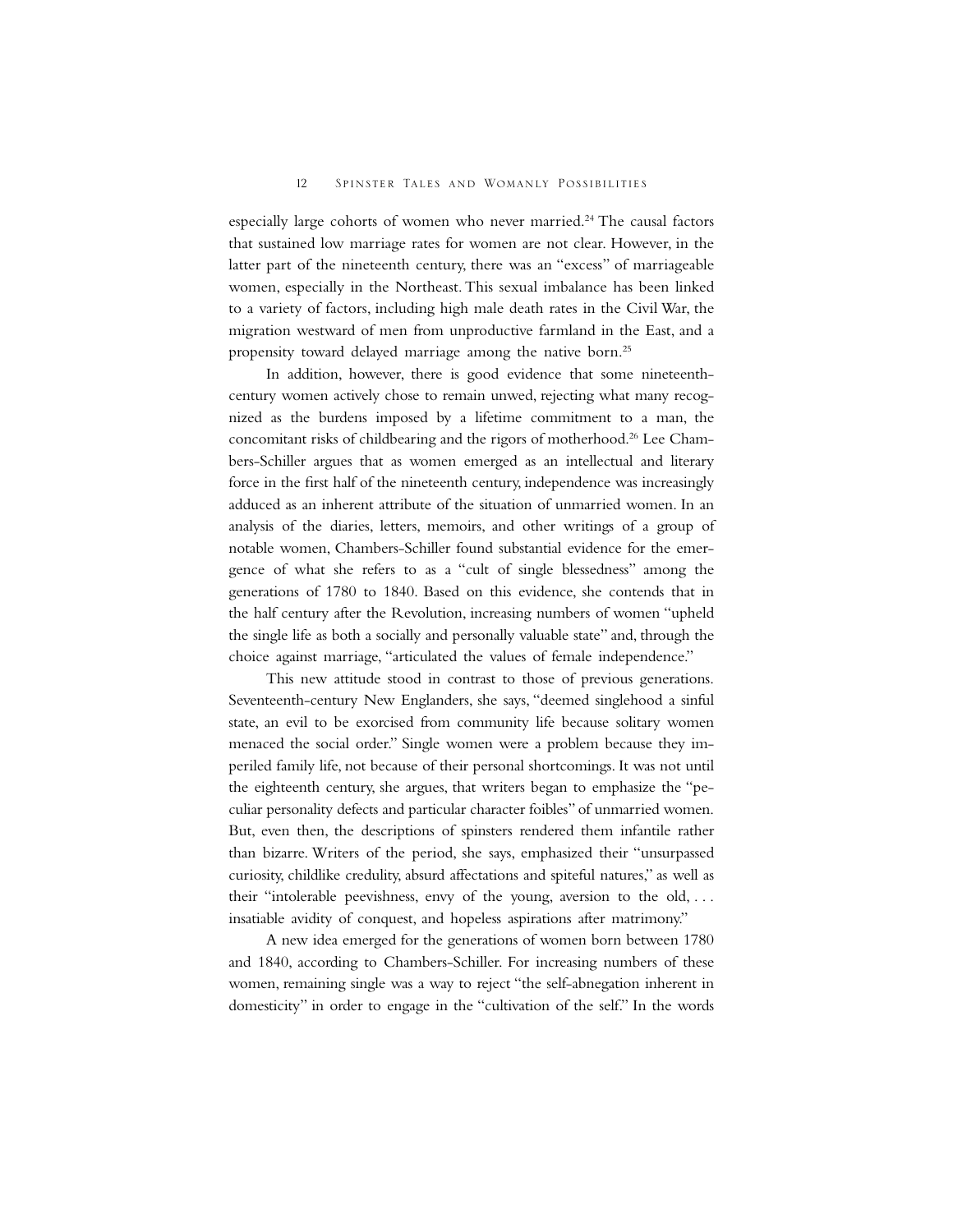and ideas of republicanism, Chambers-Schiller argues, women found the metaphors for a cultural reassessment of singlehood as a form of independence and a critique of marriage and domesticity.<sup>27</sup> The increasing number of publications by such women is testimony to the power of these ideas.

My investigation began where Chambers-Schiller's ended, at the fín de siècle. In these years, as a result of access to higher education, spinsterhood was increasingly associated with feminine independence. Only the unmarried woman was deemed able to pursue a career and live alone. In fact, in this period, unmarried women may well have been the prime beneficiaries of expanding opportunities for women. At the birth of the Republic, women had few civil rights and only limited avenues of independent action. During the course of the next century they achieved recognition as legal persons, gained control over their own property, entered into arenas formerly closed to them, and even though they lacked the franchise, emerged as a force in public life. But the women best positioned to enjoy the fruits of these changes were those least encumbered by domestic responsibilities and, perhaps for that reason, it was the unmarried woman who stood in the public mind as the prime exemplar of feminine freedom.

As Chambers-Schiller has documented, women who eschewed marriage pronounced themselves free during the heady years after American independence. Yet even in the wake of the victories of the early movement for woman's rights, intellectual independence did not guarantee economic self-sufficiency. Not until the turn of the century could single women live alone. With access to higher education and to professional careers, they came into their own both literally and figuratively. In fact, social and vocational opportunities for unmarried college women expanded so rapidly that by the turn of the twentieth century the spinster came to be seen, in the mass media at least, as one of the happiest as well as most self-sufficient of her sex.

The spinster's post-World War I successor was not so lucky. Still regarded as successful in worldly terms, she was increasingly represented as sexually repressed and emotionally bereft. But this was not the nadir of her existence. During and after World War II, despite her rapidly decreasing representation in the population, the never-marrying, celibate woman was presented to mass audiences as an exemplar of feminine failure. This book looks at how those transformations were accomplished and what they implied.

Initially, I undertook the task of unraveling the spinster's demise as a way of explicating the forces that made her culturally irrelevant. What I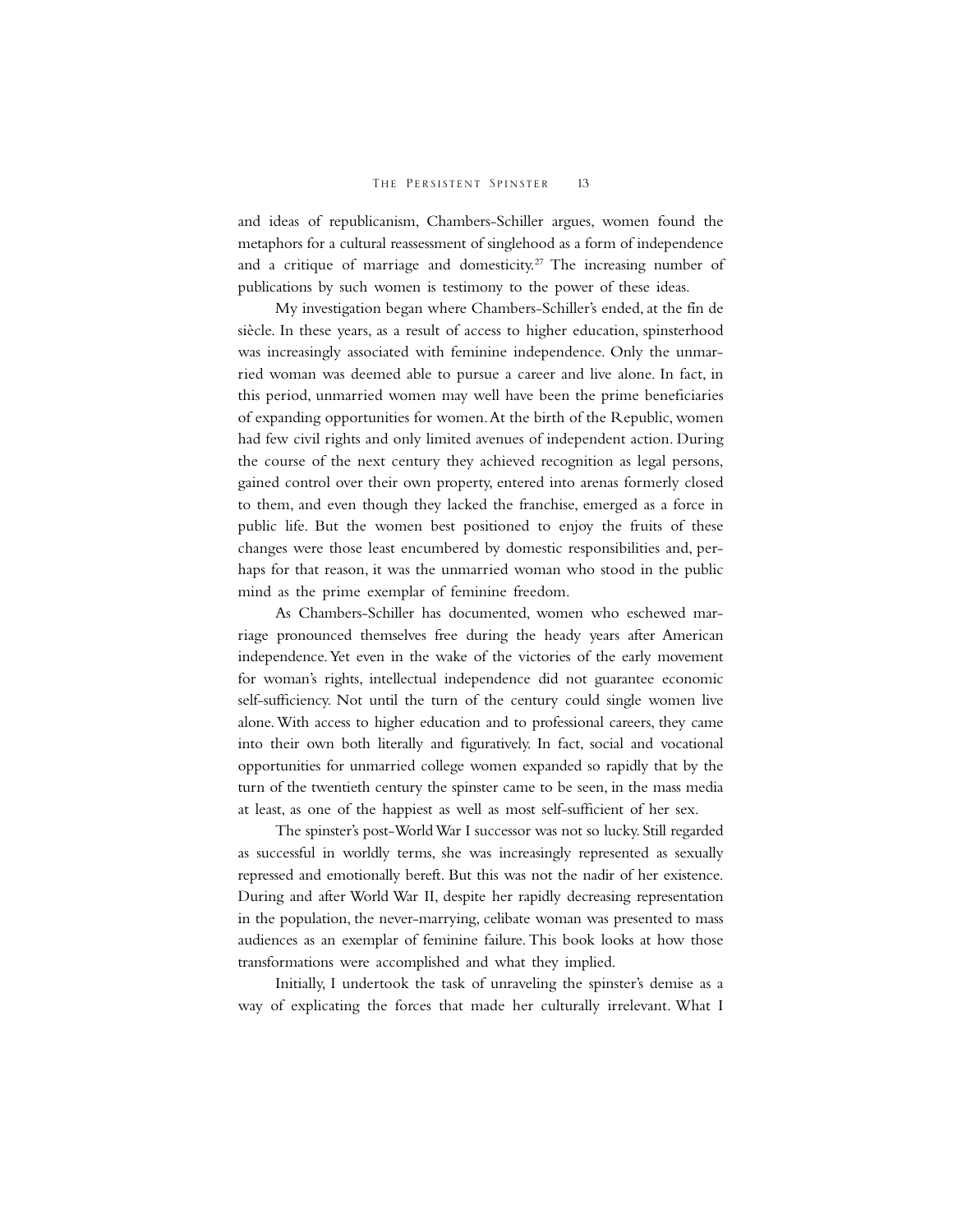came to appreciate, however, was that for several generations of women, she represented an "alternative" feminine path and, as such, participated in the expansion and contraction of gendered possibilities. Perhaps in consequence, she occupied a prominent place in American imagery long after the sexual climate that elevated and sustained her had been utterly transformed. In fact, I argue, for a number of generations of Americans, the old maid was both sign and symbol of a certain order of womanhood that served as a cultural resource, a representative type who could be invoked to interpret and explain or guide and rebuke. Therefore, the character of spinster portraiture reveals as much about attitudes toward women in general as it does about views of "old maids," and changes in spinster imagery are indicative of alterations in concerns about women.

It seems most appropriate to use fiction for the analysis of a fiction, and for that reason I center the spinster's tale on three short stories that appeared in the *Ladies' Home Journal* in 1890, 1913, and 1933. These pieces caught my attention as I scrolled through microfilm copies of the magazine for selected years; when I began to put this manuscript together they came to seem more and more crucial to the history I was describing.<sup>28</sup> However, I found it impossible to write about them; no mere summary could do them justice. Therefore, I decided to reprint them in all their glorious totality, and they appear in chapters two, four, and six. In the first, "Rebekah Spofford's Theory," written in 1890, *Journal* regular Emma Hewitt followed a plucky and determined college graduate who temporarily devoted herself to saving the family farm but never wavered from her double commitment to career and spinsterhood. Rebekah's 1913 successor in "The Woman Who Threw Herself Away" was far less determined. In this Christmas fable, freelance author Margarita Spalding Gerry induced an attractive young college professor, Miss Metcalf, and her equally attractive and even younger undergraduate acolyte, Helen Standish, to rethink their intention of remaining single. Taking them on a visit to the home of a former college servant, she provided them with a timely reminder of the blessings of maternity. In the last of the stories, written twenty years later, Mary Carolyn (whose last name is mentioned only twice in passing by author Lois Montross) contemplated giving up marriage for a career for a brief time. But an encounter with the perversions of academia was sufficient to bring her first to her senses and then to marriage.

All three stories seem very peculiar to me and I am not alone in this view. After the first reader of this manuscript, historian Nancy Tomes, had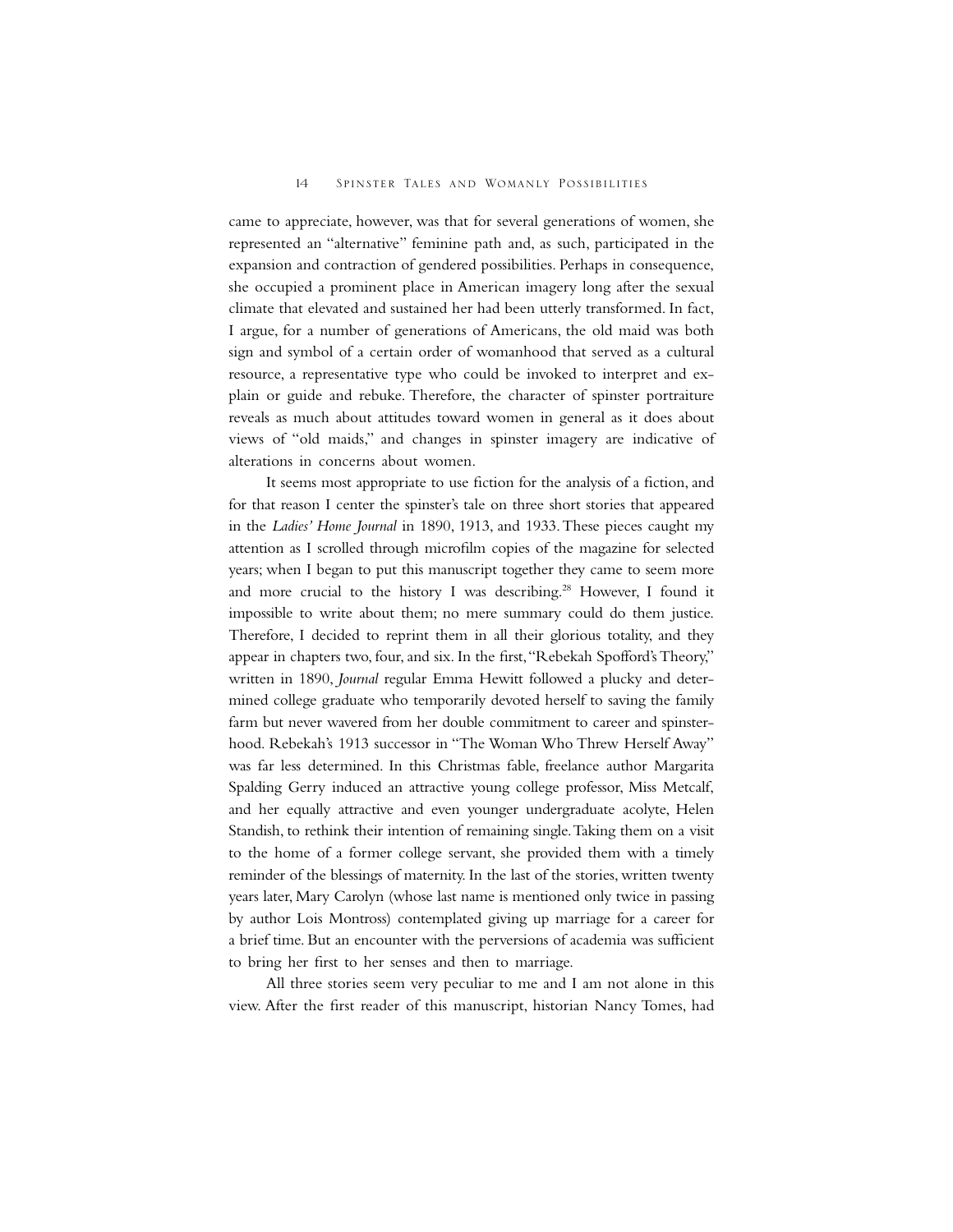gone through them, we had a short debate about which was the most bizarre and found that we could make a good case for giving the award to each one. It is, I would contend, their very oddity that kept me thinking about them and commends them as historically useful documents. They are certainly not, as I am sure the readers of this book will agree, literary masterpieces. But as they were published in the *Journal,* they must have met both the magazine's standards for content and presentation. The very representations that appear odd to the modern reader must have seemed reasonable to the editorial staff and, presumably, its audience. For these reasons, even though they were unique creations, they also drew on general anxieties and concerns and purveyed what were, at least for the times, accepted truths. Therefore, although I neither present these tales as a random sample of fictions produced at the time nor claim them as "typical" in any way, it seems obvious that the portraits of spinsterhood they offer were accepted variants of the genre.

The fact that the heroines of these stories were all college women is not accidental. For quite a long period of time, education was considered as much a prerequisite for women intent on professional careers as spinsterhood was its consequence. Indeed, Barbara Solomon suggests that in the United States before World War I, many of the women who went to college aiming at a career were reacting to, or resolved upon, spinsterhood.<sup>29</sup> The assumption of an interrelationship among higher education, careers for women, and marriage refusal was most pronounced at the turn of the century, but the possibility that advanced degrees might suffice to draw a woman away from marriage persisted as an undercurrent for several generations of writers. As a result, popular culture often cut the garments of spinsterhood to fit the figure of the "college girl" and then paraded her as modeling virtue, vice, or something in between.

Even though female collegians were still relatively uncommon in the United States at the turn of the century, $30$  they attracted considerable attention. The flower of American womanhood, they were frequent subjects of debate in both scholarly and popular domains. College education, the desire for a professional career, and a propensity to avoid marriage were implicitly linked in many of the pieces published in the *Ladies' Home Journal* during its first half century. The assumption that the three were associated was most pronounced at the turn of the century, but the possibility that advanced degrees might suffice to draw a woman away from the path toward marriage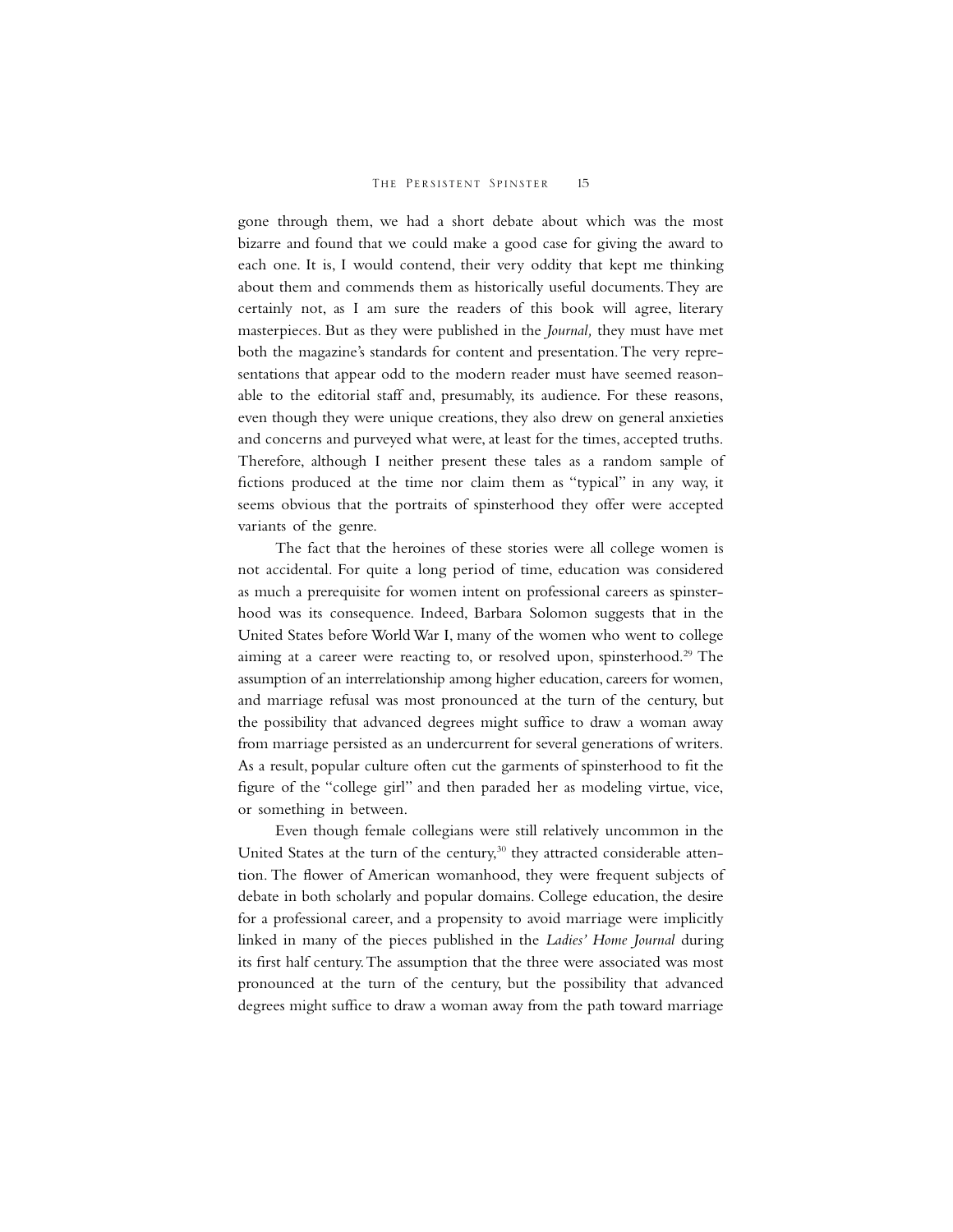persisted as an undercurrent for several generations of writers, even as they urged women to prepare for domestic life.

Until the 1940s, when the *Journal* began to limit its focus more definitively to women already married and their accompanying domestic requirements, the image of college "girls" graced the pages of the magazine with some frequency.<sup>31</sup> Editorials discussed them, features elicited their opinions, fashion pieces celebrated their style, and stories described their particular dilemmas.

Although the plots of the stories reprinted here are unique, they share a series of common elements. As college women, the heroines inhabit a realm of preparation. In addition, all three stories place young women in unsettling situations that both provide valuable life lessons and aid them in fixing on their future course. In that situation, each story requires that its heroine contemplate and select either marriage or career—which are presented as mutually exclusive life alternatives. Suggestively, however, neither love nor romance is described as a significant element in the decision to marry or remain single. In fact, these characters are portrayed as either uninterested in marriage or willing to give up the idea of wedlock for something better.<sup>32</sup> These pieces inevitably included reflexive comparisons between the married and unmarried states in which the former is depicted, at best, as the lesser of two evils.

The writers who delivered these stories were obviously well regarded, but they were not authorial stars, and their contributions would have, in all likelihood, run the gauntlet of editorial review with its attendant requirements. Not the production of well-known authors who commanded large sums for work not yet written, the young women who inhabited these tales may have been individual creations who embodied their creators' peculiarities, but they must also have passed some tests of resonance and been deemed appropriate for the magazine. Moreover, as all three stories were written by women who had been married at least once, they were equally unlikely to reflect the spinster's viewpoint.

Designed to entertain, the three stories reveal much about contemporary perceptions of the attractions, dilemmas, and possibilities available to women within collegiate precincts. As one historian points out, the *Journal* was self-consciously prescriptive.<sup>33</sup> But the magazine did not create cultural standards; rather, it functioned as a conduit for the repetition and reinforcement of ideas and axioms that reflected mainstream beliefs. Therefore, while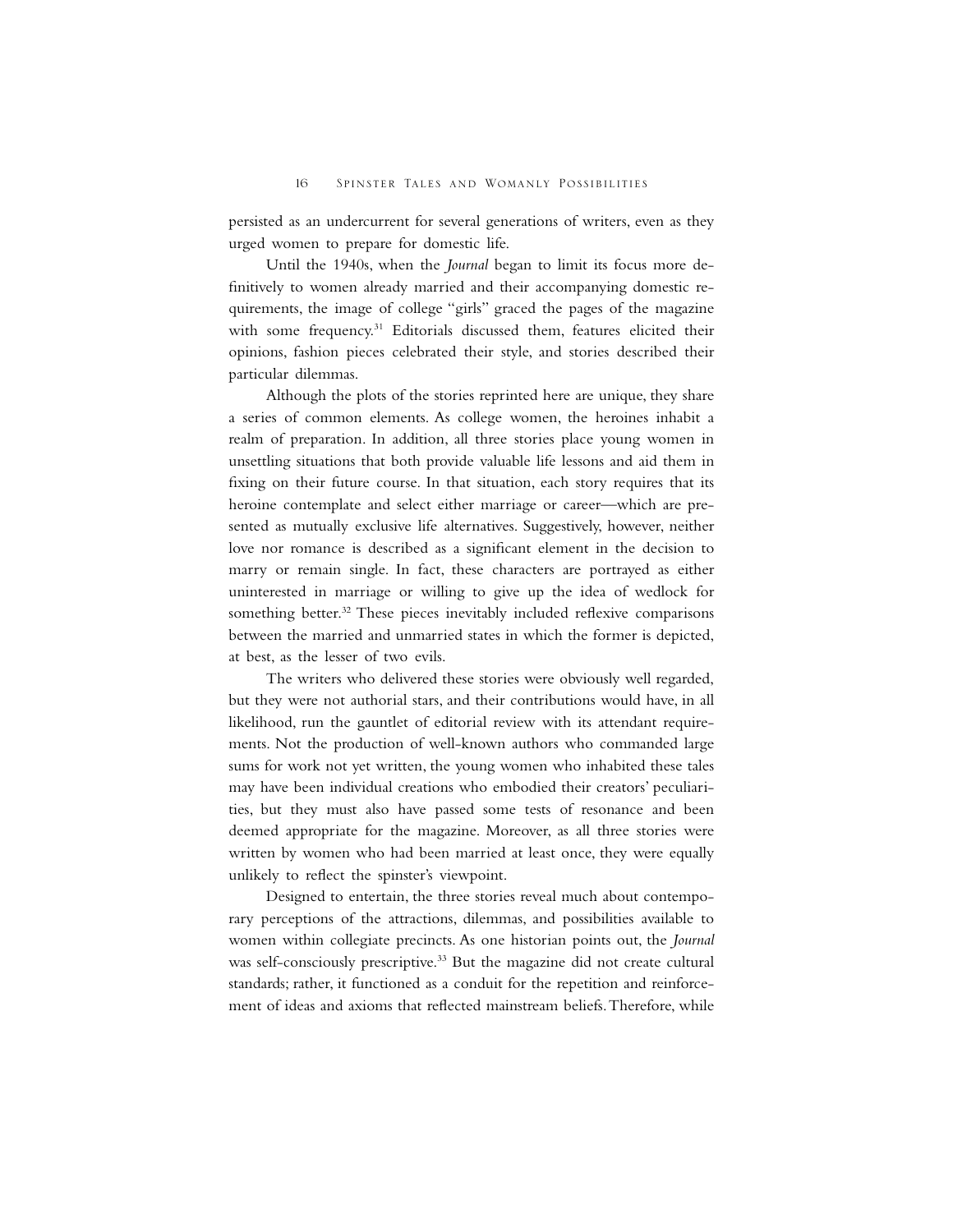it is certainly not the case that its advice was always accepted by or even acceptable to its readers, the *Journal's* contents certainly reflected and were resonant with widely held views of the time. Indeed, it is precisely because of their thematic unity that these stories can be read as indicating constant elements as well as shifts in attitudes toward women, particularly welleducated women. What the authors made of such predilections is especially telling.

No account of popular culture in the twentieth century would be complete without a discussion of film. So I conclude the spinster's tale by examining her representation in a number of successful cinematic productions, most notably, *Now, Voyager* (1942) and *Summertime* (1955). It is my contention that the spinster portrayals that are so central to these movies reflected a transition in attitudes about dangers to the social fabric that simultaneously limited women's options and facilitated the emergence of a movement for their liberation.

Cinema stories not only reflected popular perceptions of women; they were also central to the process of (en)gendering ideas and concerns about the family. As a medium that consistently reached a wider national audience than any that had preceded it, films both echoed existing stereotypes and created new ways of seeing. For Graeme Turner, movies inform us not only about the "systems" but also about the "processes" of culture both as "product *and* social practice."34 Like other "works of imagination," they are what Elizabeth Cowrie pungently described as "part of our negotiation of 'sour reality.' "35 "The ideological interchange between film and culture," Robert Kolker notes, operates through a complex system and therefore

[t]he images and narratives of women that filmmakers create must be shared by both sexes in order to exist. If audiences did not assent to the images, they would not go to see them; if they were not seen, they would no longer be made. That they were made and continue to be made . . . indicates either that the producers 'cliche'—"we give the public what it wants"—is true, or that the "public" accepts whatever it is given and in that acceptance is molded into a state of assent.36

Perhaps for this reason, the analysis of Hollywood films has proved especially attractive to theoreticians of gender.<sup>37</sup>